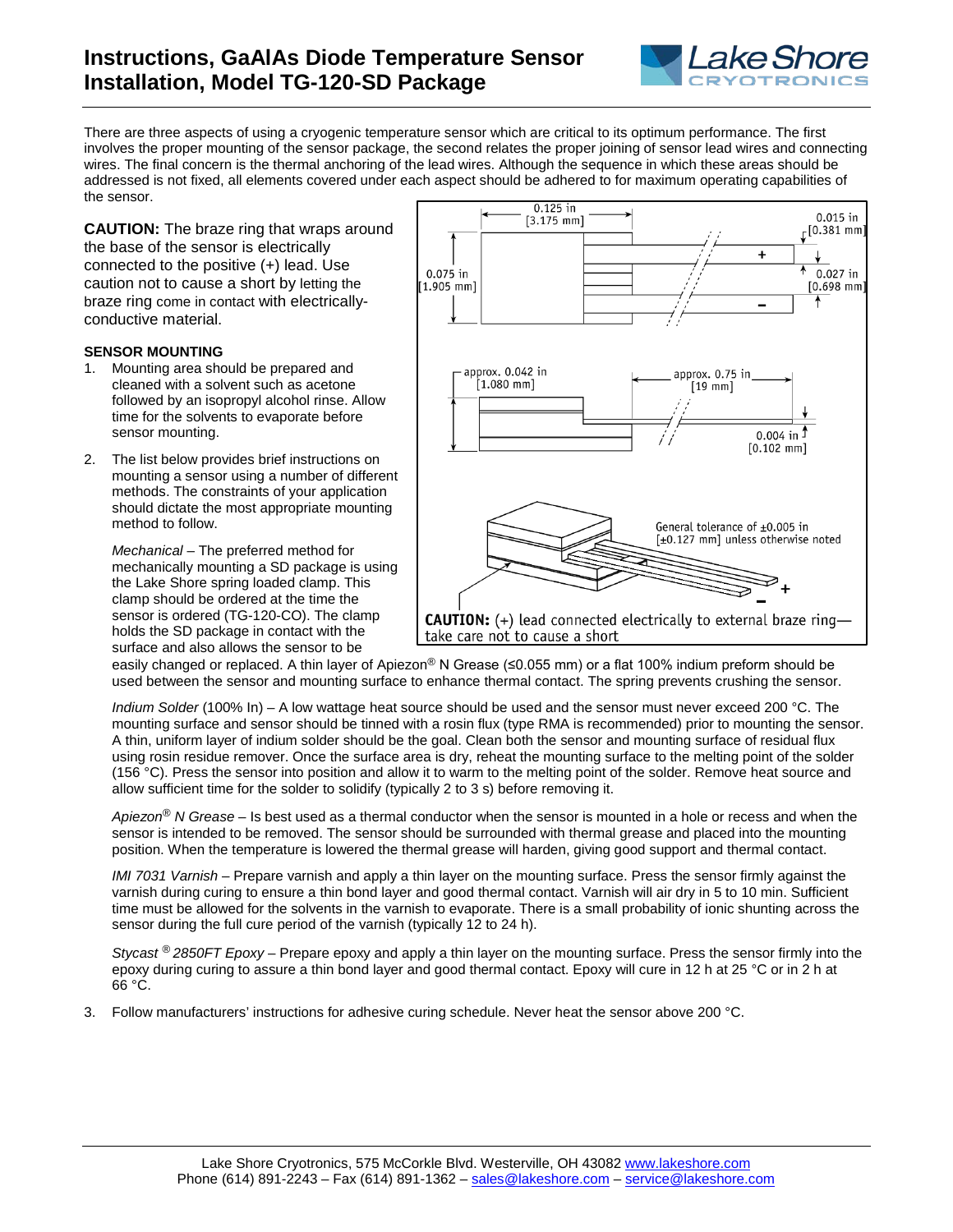## **LEAD ATTACHMENT**

1. Although the TG-120-SD sensor package is a two-lead device, measurements should be preferably made using a fourwire configuration to avoid uncertainties associated with lead resistance.

*Two-lead measurement scheme* – The leads used to measure the voltage are also the current carrying leads. The resultant voltage measured at the instrument is the sum of the temperature sensor voltage and the voltage drop across the two leads. (See Figure 1A.)

*Four-lead measurement scheme* – The current is confined to one pair of current leads with the sensor voltage measured across the voltage leads. (See Figure 1B.)

2. Lead Polarity: When viewed with the base down (the base is the largest flat surface) and the leads towards the observer, the positive lead (anode) is on the right and the negative lead (cathode) is on the left.



Figure 1. Two-Lead Versus Four-Lead Measurements

- 3. Strip the insulation from the connecting wires by delicately scraping with a razor blade, fine sand paper, or steel wool. Phosphor-bronze or Manganin wire, in sizes 32 or 36 AWG, is commonly used as the connecting lead wire. These wires have low thermal conductivity and high resistivity which help minimize the heat flow through the leads. Typical wire insulation is Polyvinal Formal (Formvar™) or Polyimide (ML). Formvar™ insulation has better mechanical properties such as abrasion resistance and flexibility. Polyimide insulation has better resistance to chemical solvents and burnout.
- 4. TG-120SD sensor leads (Pt) can be easily soldered is a flux is used. One suitable flux is "Stay Clean Solder and Tinning Flux" (J.W. Harris Company, Cincinnati, Ohio). Use appropriate solder with respect to temperature (recommend Sn60/Pb40 for up to 400 K or Pb90/Sn10 for up to 500 K.
- 5. The "Stay Clean Solder and Tinning Flux" is acidic. Hence, after soldering, clean off the residual flux with a solvent which is "basic" in nature. (For example, baking soda dissolved in water will also work.)
- 6. Join one sensor lead with two of the connector wires. Apply the soldering iron to the connector wire above the joint area until the solders melt, then remove the iron. Repeat for the other set of connector wires and the other sensor lead. Heat sinking the SD package with a flat jaw alligator clip is good practice to eliminate heat build up at the sensor element.
- 7. Avoid putting stress on the device leads and leave enough slack to allow for the thermal contractions that occur during cooling which could fracture a solder joint or lead. Some epoxies and shrink tubing can put enough stress on lead wires to break them.

## **HEAT SINKING/THERMAL ANCHORING**

- 1. Since the area being measured is read through the base of the sensor, heat flow through the connecting leads can create an offset between the sensor chip and the true sample temperature. Thermal anchoring of the connecting wires is necessary to assure that the sensor and the leads are at the same temperature as the sample.
- 2. Connecting wires should be thermally anchored at several temperatures between room temperature and cryogenic temperatures to guarantee that heat is not being conducted through the leads to the sensing element. Two different size copper bobbins are available from Lake Shore for heat sinking connecting leads: P/N 9007-900 and 9007-901.
- 3. If connecting wires have a thin insulation such as Formvar™ or Polyimide, a simple thermal anchor can be made by winding the wires around a copper post, bobbin, or other thermal mass. A minimum of five wraps around the thermal mass should provide sufficient thermal anchoring. However, if space permits, additional wraps are recommended for good measure. To maintain good electrical isolation over many thermal cycles, it is good practice to first varnish a single layer of cigarette paper to the anchored area then wrap the wire around the paper and bond in place with a thin layer of IMI 7031 Varnish. Formvar wiring insulation has a tendency to craze with the application of IMI varnish. If used, the wires cannot be disturbed until the varnish is fully cured and all solvents have evaporated (typically 12 to 24 h).
- 4. A final thermal anchor at the sample itself is good practice to ensure thermal equilibrium between the sample and temperature sensor.